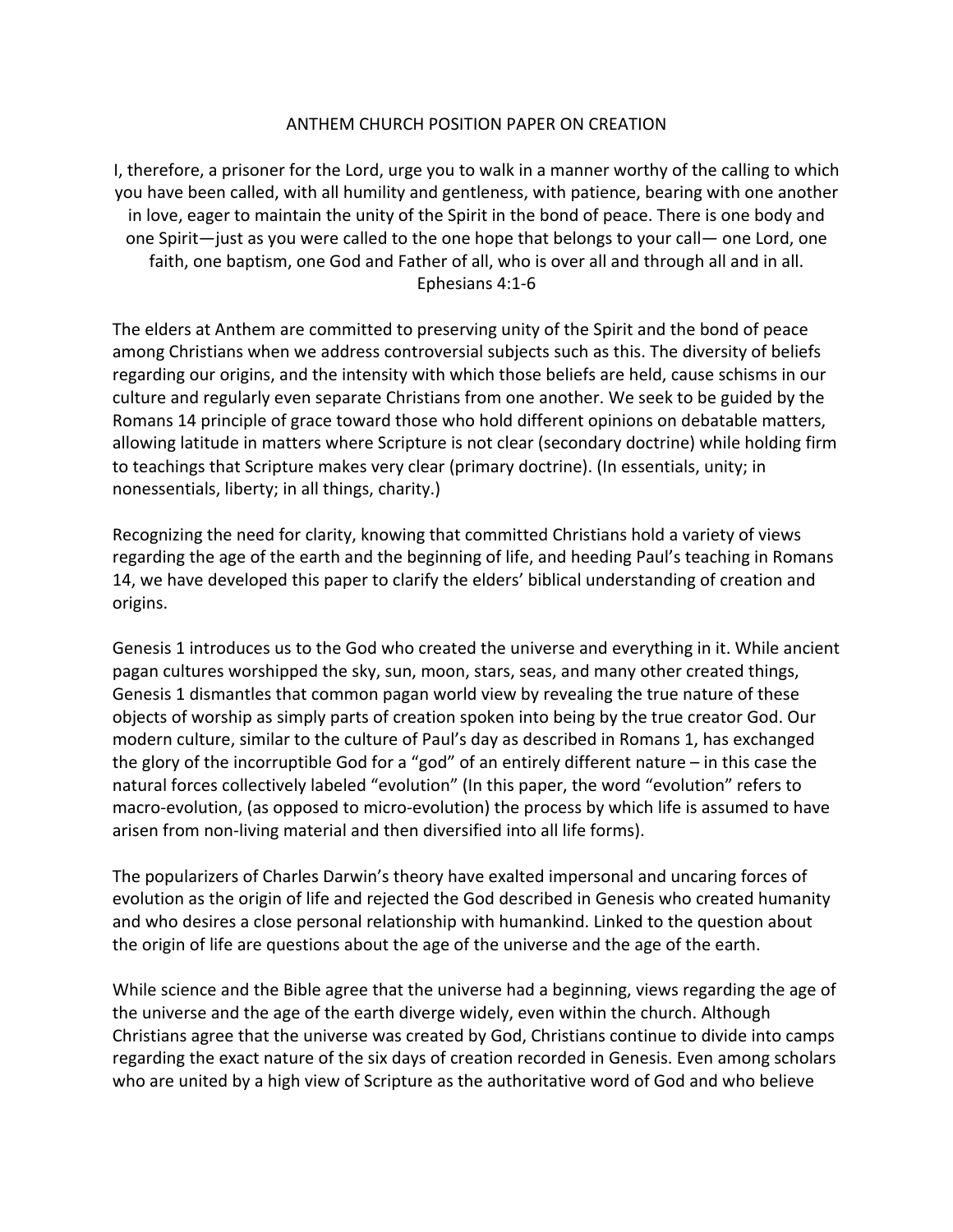that the text is a true record inspired by God, the text of Genesis 1 is subject to a variety of interpretations.

It is worth remembering that differences of opinion regarding the time involved in the days of creation arose within the church early in its history, centuries before the advent of modern science and the writings of Darwin. For example, the early church father Augustine in the 5th century proposed that the six days of creation were not to be understood literally (De Genesi ad litteram 4.1.1, in idem, 241). Today, continuing the tradition of divergent interpretations, some assert that creation occurred in six consecutive 24-hour creation days, some assert that the days represent long eras or are representative days in a long era, some maintain that the record of creation is set in a literary framework not intended to be chronological, and some propose other alternative interpretations.

While the specific interpretation of the time span of creation is debatable, Anthem's elders assert that God did indeed create the earth and all it contains. The vast diversity of life is not the result of a purposeless natural evolutionary process. All life was purposely created. Human beings are not simply highly evolved animals. Rather, we are made in the image of God – the personal God who purposely created everything for His glory. Because we are created in God's image, we have worth and purpose, and we have someone to whom we are ultimately accountable.

Because of our commitment to love, we will approach the subject of origins with humility, recognizing that Scripture leaves some questions unanswered, and acknowledging the history of occasionally bitter divisions regarding interpretation of Genesis 1 and 2 (Pr. 15:1; 19:11; Matt. 5:5; Eph. 4:1-3; Titus 3:1-2). Because of our commitment to truth, we affirm:

- That the biblical record of creation in Genesis is true in all that it affirms. The Old Testament is filled with references to God's act of creation. One notable example is in Job, where God describes the events of creation in his response to Job's challenge (Job 38:4-11). Jesus refers to creation (Mark 13:19). Many passages in the New Testament refer to God's creative action (e.g., Mark 10:6; Acts 17:24-27; Heb. 1:10).
- We assert that the universe had a beginning, and that God created it (Genesis 1:1; Ps. 33:6, for example).
- We assert that God created the earth and the living things upon it, including human beings. This is the uniform testimony of Scripture from beginning to end: examples include Gen. 1:1-2:25; Ex. 20:11; Neh. 9:6; Ps. 33:6, 9; 136:4-9; Is. 42:5; 43:7; 45:12, 18; Jer. 10:12, 16; John 1:3; Acts 4:24; 14:15; 17:24-25; Col. 1:16; Rev. 4:11. We assert that human beings are made in God's image and thus distinct from animals (Gen. 1:26-27; 5:1-3; 9:6; James 3:9).
- We assert that people, male and female, have value and dignity because they are made in God's image (Gen. 1:26-27; Gen. 5:2).
- We assert that Adam and Eve were real people. Jesus refers to the creation of man and woman, quoting Genesis 1:27 and 2:24 in Matthew 19:4-5 and Mark 10:6-8. Jesus